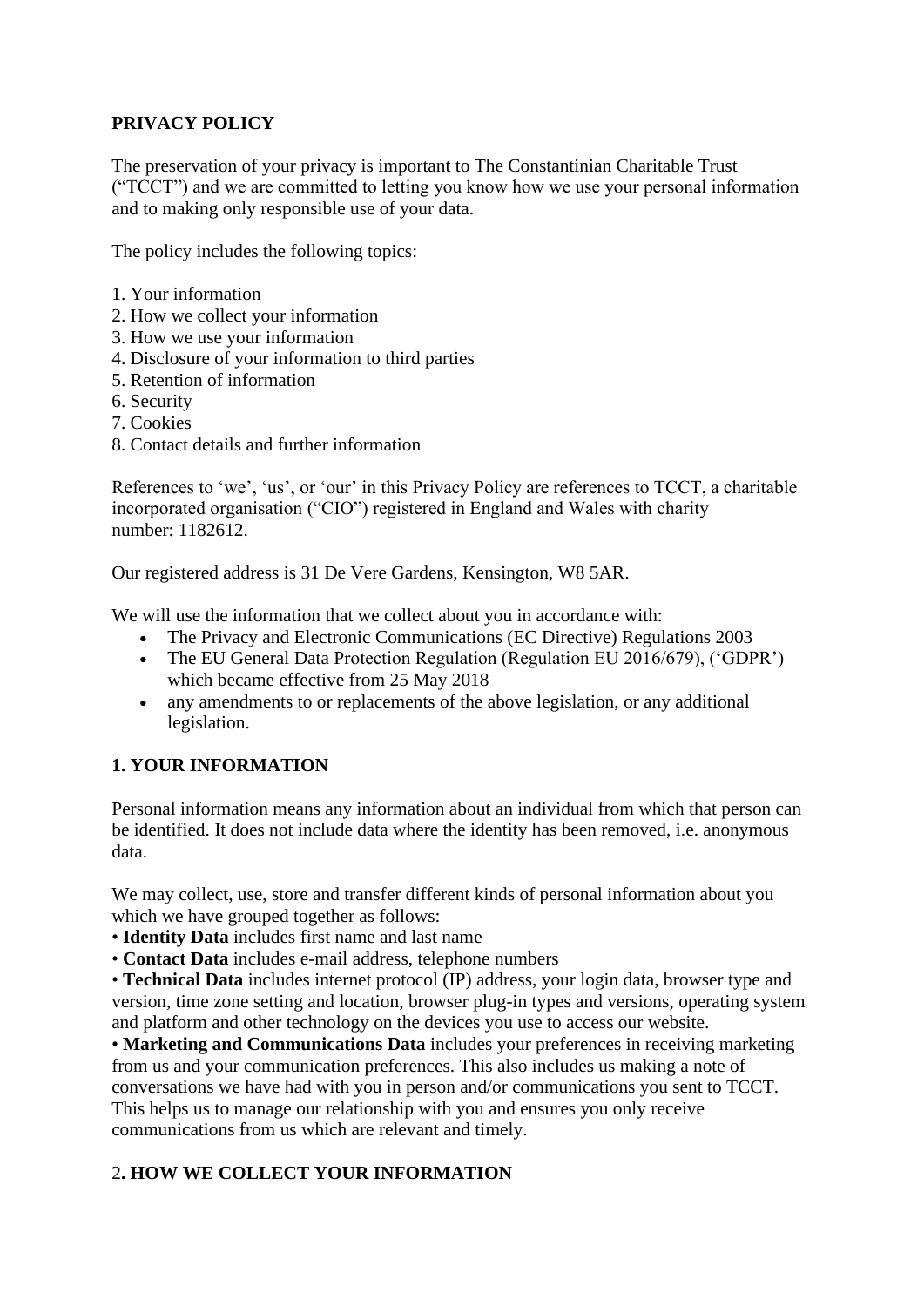We collect different information about you in a number of ways:

#### **2.1 Information you give us**

When you visit our website or respond to our communications with you, request marketing materials, give us feedback or make a donation, we will store the personal information you give to us such as your name, e-mail address and postal address.

#### **2.2 Automated technologies or interactions**

When you visit our website we may automatically collect technical data about your equipment, browsing actions and patterns. We may collect this personal data by using cookies and other similar technologies.

### **2.3 Information from third parties**

We may occasionally receive information about you from third parties as set out below:

- Analytics providers such as Google.
- Where we use them, third party processors such as Eventbrite and MailChimp.
- When we use them, social networks such as Facebook and Twitter.

## **3. HOW WE USE YOUR INFORMATION**

3.1 We will only use your personal information when the law allows us.

Most commonly, we will use your personal information in the following circumstances: • Where we need to perform any contract we are about to enter into or have entered into with you.

• Where it is necessary for our legitimate interests (or those of a third party) and your interests and fundamental rights do not override those interests.

• Where we need to comply with a legal or regulatory obligation.

• Where we have your explicit consent before using your personal information in that specific situation.

When you subscribe to our mailing list, we collect personal information. We use that information in order to tell you about topics of particular interest and to invite you to events we think may be of interest to you. We do not sell or trade e-mail lists with other organisations or businesses. We may, for instance, use a third-party provider to deliver our news and announcements to our mailing list. We gather statistics around e-mail opening and clicks using industry standard technologies to help us monitor and improve our communication with you. You can unsubscribe from our general mailing list at any time by clicking the "Unsubscribe" at the bottom of any of these e-mails or by e-mailing us at [secretary@constantinianct.com](mailto:secretary@constantinianct.com)

### 3.2 Marketing communications

We aim to communicate with you about the work that we do in ways that you find relevant, timely and never excessive. To do this, we use data that we have stored about you, such as which events you have attended in the past, particular areas of interest, and any contact preferences you may have told us about.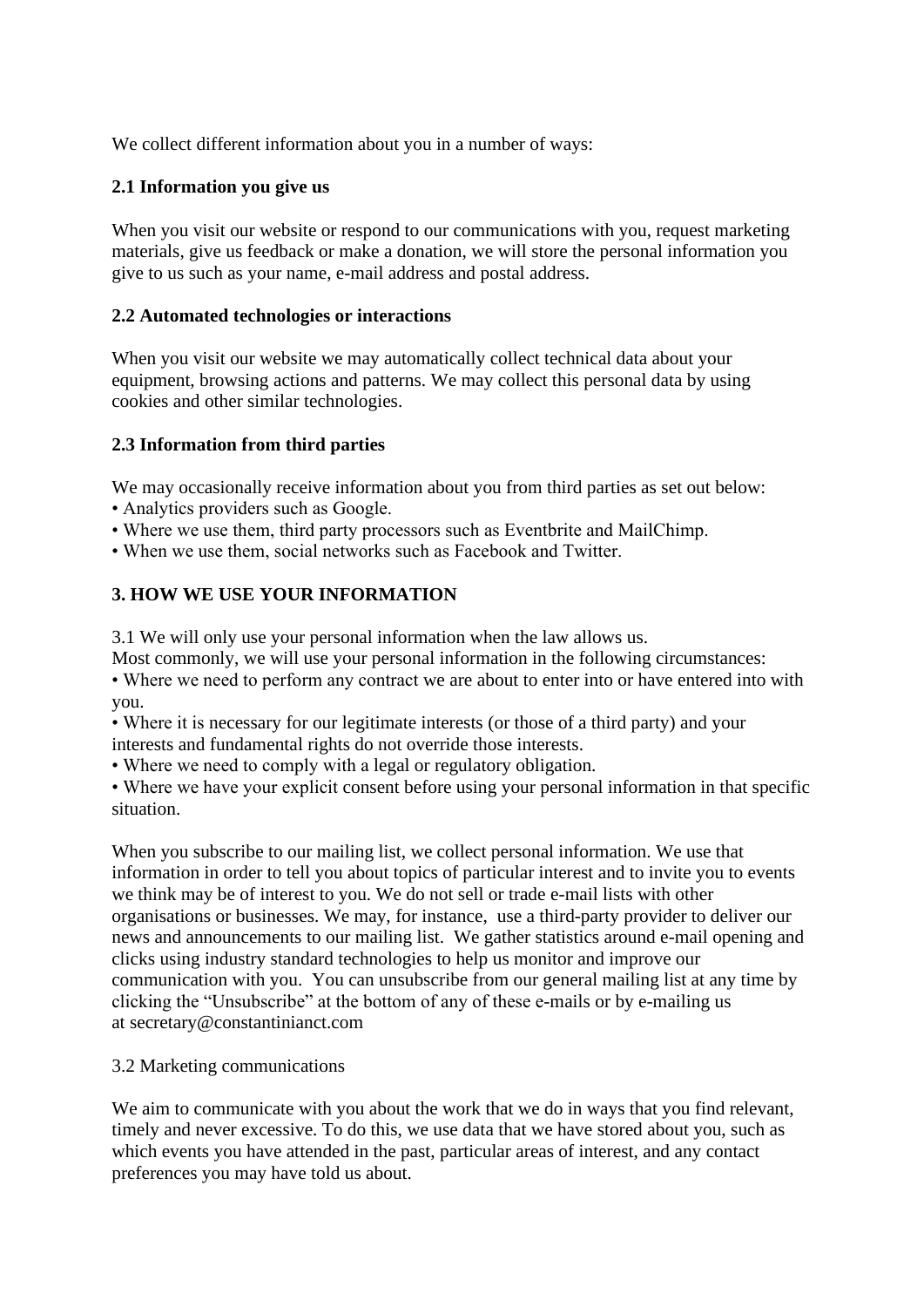#### 3.3 Fundraising communications

TCCT is a registered charity. Under our legitimate organisational interest, we may contact you by post, e-mail or occasionally by telephone, to seek your support for our charitable priorities. This contact will not be excessive and you are able to opt out at any time by using the contact details at the end of this policy or by updating your contact preferences.

### 3.4 Other processing activities

• We may use profiling to provide us with information about you that will help us to communicate in a relevant way with you, in particular when we are approaching you about potential philanthropic support. Such information is compiled using publicly available data about you.

• You have the right to object to any of this processing at any time. If you wish to do this, please use the contact details at the end of this policy.

## **4. DISCLOSURE OF YOUR DETAILS TO THIRD PARTIES**

There are certain circumstances under which we may disclose your personal information to third parties. These are as follows:

• To our service providers who process data on our behalf and on our instructions.

• Where we are under a duty to disclose your personal information in order to comply with any legal obligation (for example to government bodies and law enforcement agencies).

• We may share anonymous personal information with other organisations, particularly donors, who use this to analyse our audience engagement, event attendance and to understand the impact of TCCT's work.

We do not sell personal details to third parties for any purpose.

We require all third parties to respect the privacy of your personal information and to treat it in accordance with the law. We do not allow our third-party service providers to use your personal information for their own purposes and only permit them to process your personal information for specified purposes and in accordance with our instructions.

### **5. RETENTION OF DATA**

TCCT will only hold your data for as long as it is necessary for the purposes for which it is being processed. This will be reviewed periodically to ensure the information we do store is accurate, up to date and relevant.

### **6. SECURITY**

6.1 We will take reasonable precautions to prevent the loss, misuse or alteration of information you give us.

6.2 Communication with you may be sent by e-mail. For ease of use and compatibility, communications (other than payments where applicable) will not be sent in an encrypted form unless you require it. Whilst we endeavour to keep our systems and communications protected against viruses and other harmful effects we cannot bear responsibility for all communications being virus-free.